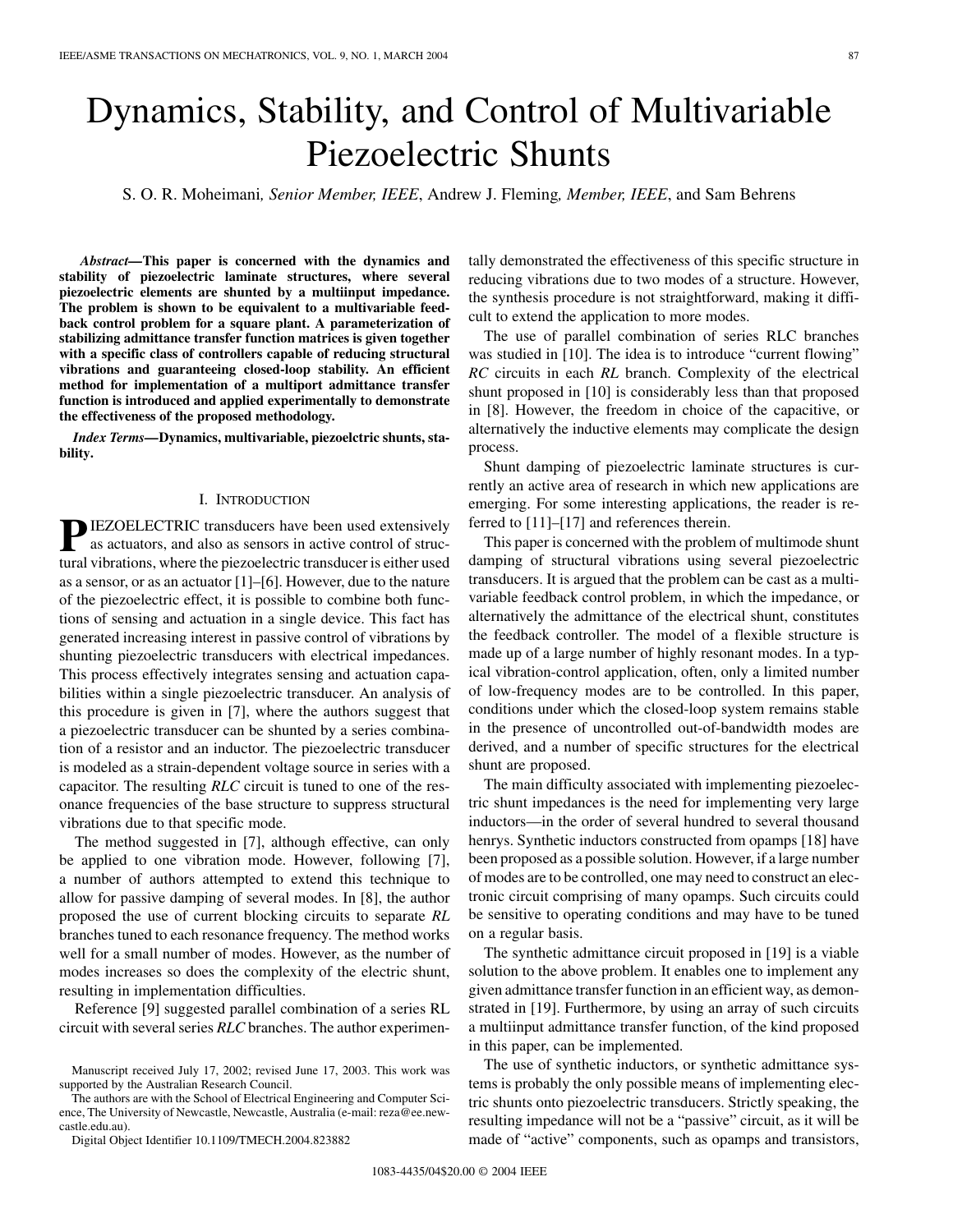digital signal processing (DSP) chips, etc. However, there are clear advantages in using such techniques. Shunt damping circuits remove the need for external sensors since the piezoelectric transducers act as sensors as well as actuators. Furthermore, the feedback structure associated with the shunt damping systems indirectly recovers the collocated transfer function of the system in an indirect way (see Section II). The latter is particularly beneficial in terms of constructing impedance structures that guarantee closed-loop stability in presence of out-of-bandwidth dynamics.

The remainder of the paper continues as follows. Section II is concerned with the feedback structure associated with shunt damping systems with multiple piezoelectric transducers. Section III presents a parameterization of stabilizing impedances for such systems. Section IV introduces a class of decentralized admittance transfer functions that apart from being stabilizing are very efficient in reducing structural vibrations of the base structure. Section V includes our experimental results, and Section VI concludes the paper.

# II. DYNAMICS OF SHUNTED PIEZOELECTRIC LAMINATE **STRUCTURE**

Consider a flexible structure with  $m$  piezoelectric patches bonded to its either side in a collocated pattern. Furthermore, assume that the piezoelectric transducers on one side are used to disturb the structure by generating vibrations, while those on the other side of the structure are shunted to an impedance. The impedance is to be designed in a way that the unwanted structural vibrations are minimized. It should be noted that the disturbances acting on the structure can take different forms. Nevertheless, the methodology developed in the sequel is general enough to apply to such cases. This point will be further clarified in due course.

In Fig. 1(a), a schematic of this system is depicted while the equivalent electrical circuit of the shunted piezoelectric transducers are drawn in Fig. 1(b). Notice that each shunted piezoelectric transducer is modeled as a dependent voltage source in series with a capacitor. Each voltage  $v_{p_k}$  is proportional to mechanical strain, which is in turn related to the disturbances acting on the structure. Furthermore,  $C_{p_k}$  represents the capacitance of the *i*th piezoelectric patch. Dynamics of the shunted system are derived next.

Let

$$
V_z(s) = \begin{bmatrix} v_{z_1}(s) \\ v_{z_2}(s) \\ \vdots \\ v_{z_m}(s) \end{bmatrix} \quad V_p(s) = \begin{bmatrix} v_{p_1}(s) \\ v_{p_2}(s) \\ \vdots \\ v_{p_m}(s) \end{bmatrix}
$$

$$
V_{\text{in}}(s) = \begin{bmatrix} v_{\text{in}_1}(s) \\ v_{\text{in}_2}(s) \\ \vdots \\ v_{\text{in}_m}(s) \end{bmatrix} \quad I_z(s) = \begin{bmatrix} i_1(s) \\ i_2(s) \\ \vdots \\ i_m(s) \end{bmatrix}.
$$

Then

$$
V_z(s) = Z(s)I_z(s). \tag{1}
$$



Fig. 1. (a) Piezoelectric laminate structure with  $m$  shunted piezoelectric patches. (b) Electrical equivalent of part (a).

Furthermore, writing the Kirchhoff's voltage law (KVL) around the  $k$ th loop we obtain

$$
v_{z_k} = v_{p_k} - \frac{1}{C_{p_k} s} i_k
$$

which implies

$$
V_z(s) = V_p(s) - \frac{1}{s} \Lambda I_z(s)
$$
\n(2)

where

$$
\Lambda = \text{diag}\left(\frac{1}{C_{p_1}}, \frac{1}{C_{p_2}}, \dots, \frac{1}{C_{p_m}}\right) \tag{3}
$$

and  $diag(\alpha_1, \alpha_2, \ldots, \alpha_m)$  represents a matrix whose diagonal entries are  $\alpha_1, \alpha_2, \ldots, \alpha_m$  and whose all other entries are zeros.

To capture the total effect of the disturbance voltages as well as the effect of the electric shunt on the structure, we may write [[7\]](#page-11-0)

$$
V_p(s) = G_{vv}(s)V_{\rm in}(s) - G_{vv}(s)V_z(s).
$$
 (4)

Here,  $G_{vv}(s)$  is the multivariable collocated transfer function matrix of the system; i.e.,

$$
G_{vv}(s) = \sum_{k=1}^{M} \frac{\Psi_k}{s^2 + 2\zeta_k \omega_k s + \omega_k^2}
$$
 (5)

where resonance frequencies are ordered such that  $\omega_1 \leq \omega_2 \leq$  $\cdots \leq \omega_M$  and M can be an arbitrarily large number. Furthermore, due to the fact that  $G_{vv}(s)$  is a collocated transfer function matrix, the  $m \times m$  matrix  $\Psi_k$  must be a positive semi-definite matrix [[20\]](#page-11-0). That is

$$
\Psi_k = \Psi'_k \ge 0 \qquad \text{for all } k. \tag{6}
$$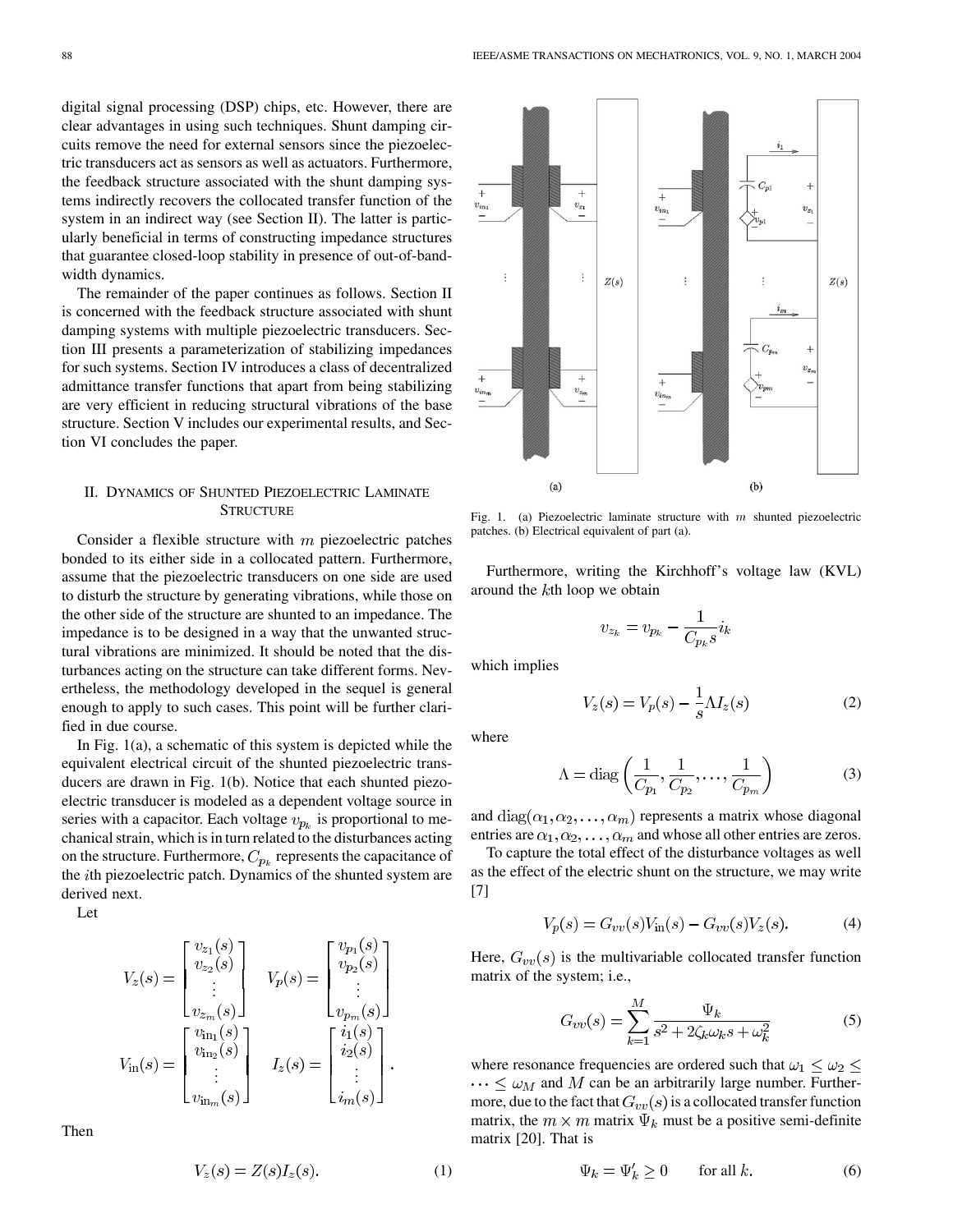

Fig. 2. Feedback structure associated with the shunt damping problem.

It should be pointed out that if (5) is obtained by employing a procedure such as modal analysis [\[21](#page-11-0)], one would expect  $M \longrightarrow \infty$ . However, choosing a very large number for M is quite acceptable, as pointed out in [[22\]](#page-11-0). This would enable us to use finite-dimensional techniques in analyzing dynamics of the system. Models of the form (5) can be obtained using a variety of techniques; e.g., modal analysis if the system is simple with well-defined boundary conditions, or finite element method (FEM) for more complicated structures. An alternative approach is to employ frequency-domain system-identification techniques [[23](#page-11-0)] to identify a model for the system. Frequency-domain subspace identification has proved to be an efficient method for identifying highly resonant systems of high orders [[24\]](#page-11-0).

Next,  $(1)$ ,  $(2)$ , and  $(4)$  are combined to obtain

$$
V_p(s) = \left[ I + G_{vv}(s)Z(s) \left( Z(s) + \frac{1}{s} \Lambda \right)^{-1} \right]^{-1} \times G_{vv}(s) V_{\text{in}}(s). \quad (7)
$$

From (7) it can be inferred that the transfer function matrix relating  $V_{\text{in}}(s)$  to  $V_p(s)$  is the feedback connection of  $G_{vv}(s)$ with

$$
K(s) = Z(s) \left( Z(s) + \frac{1}{s} \Lambda \right)^{-1}.
$$
 (8)

This is an interesting observation that enables us to employ systems theoretic tools in analyzing dynamics and stability of shunt-damped systems. The feedback control problem associated with (7) is depicted in Fig. 2. Note that the inner feedback loop represents the effective controller  $K(s)$  in (8). Observe that the purpose of the system is to regulate  $v_p$  in the presence of disturbance  $V_{\text{in}}$ . The signal  $v_p$ , however, is not directly measurable. The reader may notice that this is a very specific form of cascade feedback control structure [\[25](#page-11-0), Sec. VI-D ].

The above system is mainly used in laboratory experiments. Indeed, experimental results of this paper are obtained from a simply-supported beam with two pairs of collocated piezoelectric transducers (see Section V). In a more realistic setting, the disturbances acting on the structure have a different nature. For example, they may be point forces, moments, a distributed force, etc., In this situation, (4) should be modified to

$$
V_p(s) = G_{vw}(s)W(s) - G_{vv}(s)V_z(s)
$$
(9)

where  $G_{vw}(s)$  is the unshunted transfer function from the disturbance vector  $W(s)$  to  $V_p(s)$ . The transfer function  $G_{vw}(s)$ depends solely on the nature as well as the spatial coordinates of the disturbance signal  $w$ . Nonetheless, due to the common-pole property of flexible structures,  $G_{vw}(s)$  and  $G_{vv}(s)$  will have identical poles. The zeros of the two transfer functions, however, could be quite different.

An implication of (9) is that the shunted structural dynamics will have to be revised as

$$
V_p(s) = \left[ I + G_{vv}(s)Z(s) \left( Z(s) + \frac{1}{s} \Lambda \right)^{-1} \right]^{-1}
$$
  
×  $G_{vw}(s)W(s)$ . (10)

Observe that although the nature of the disturbance has changed, stability of the shunted system is still dictated by the feedback connection of  $G_{vv}(s)$  and  $K(s)$  in (8). Furthermore, it is noted that under these circumstances, the regulator problem depicted in Fig. 2 should be modified to that shown in Fig. 3.

## III. STABILITY OF THE SHUNTED SYSTEM

A set of conditions under which stability of the closed-loop system depicted in Fig. 3 is guaranteed, is derived in this section. Instead of considering the shunting impedance  $Z(s)$  as the controller, the closed-loop stability of the system is studied in terms of the shunted admittance  $Y(s) = Z(s)^{-1}$ , noting that the closed-loop transfer function in (10) can be rewritten as

$$
V_p(s) = \left[ I + G_{vv}(s) \left( I + \frac{1}{s} \Lambda Y(s) \right)^{-1} \right]^{-1} G_{vw}(s) W(s).
$$
\n(11)

The regulator problem associated with this system is depicted in Fig. 4. A parameterization of stabilizing controllers for the system in  $(11)$  is introduced next.

Considering the structure of the feedback system, the Youla parameterization [[26\]](#page-11-0) of all stabilizing controllers for the inner feedback loop can be written as

$$
Y(s) = (I - Q(s)\Lambda/s)^{-1}Q(s).
$$

Although the inner loop contains integrators, the parameterization for a stable plant can be used as long as  $Q(s)$  satisfies a number of conditions. Namely,  $Q(s)$  must be stable, proper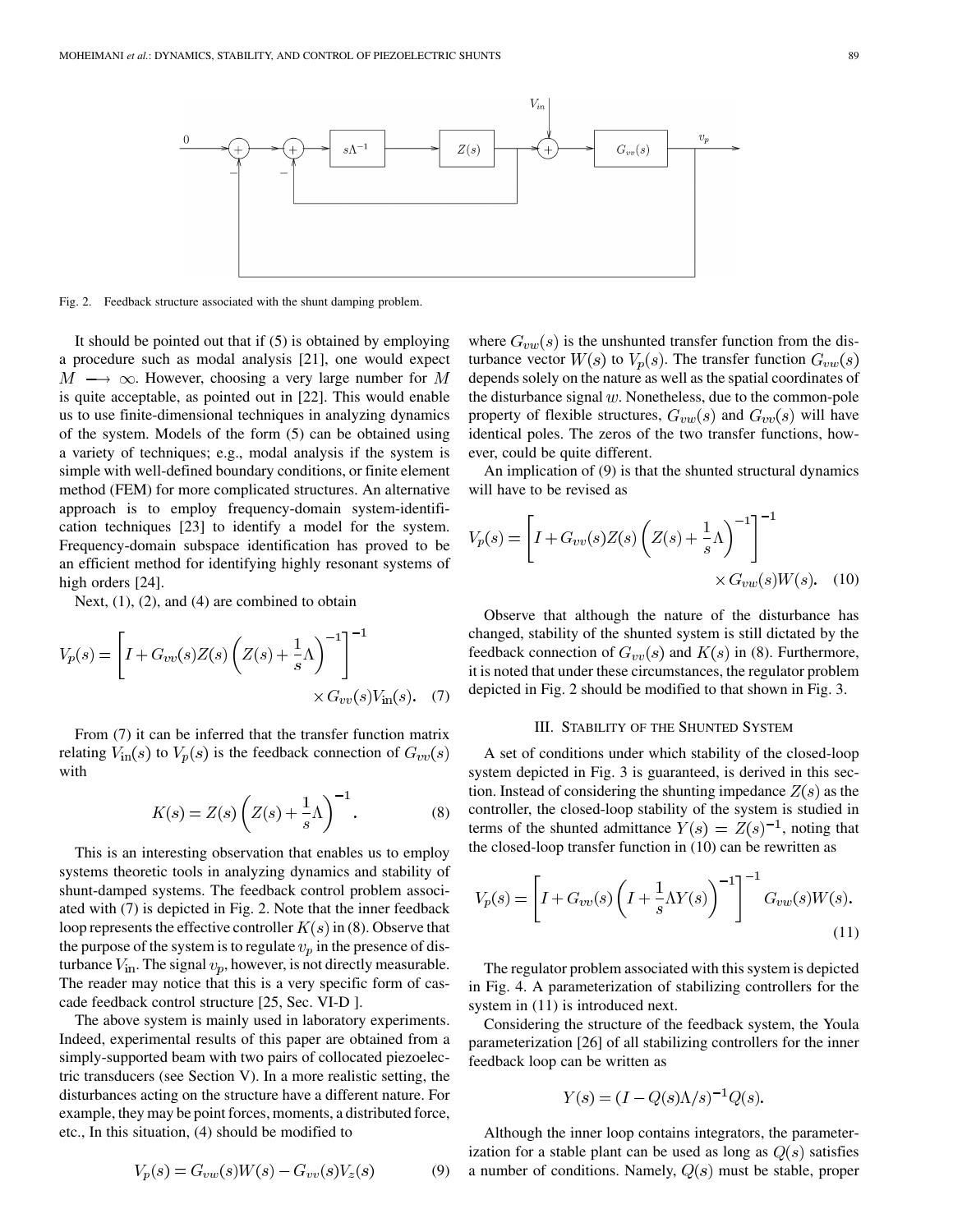

Fig. 3. Feedback structure associated with the modified shunt damping problem.



Fig. 4. Feedback structure associated with the shunt damping problem with admittance as the control variable.



Fig. 5. Feedback connection of  $sG_{vv}(s)$  with  $J(s)$ .

and have a transmission zero at the origin. Furthermore,  $I$  –  $Q(s)\Lambda/s$  must have a transmission zero at  $s = 0$ . These conditions can be enforced by choosing

$$
Q(s) = H(s)\Lambda^{-1}s
$$

where  $H(s)$  is stable, strictly proper, and  $I - H(s)$  has a transmission zero at the origin, i.e.,

$$
I - H(s) = sJ(s).
$$

This choice for  $Q(s)$  results in a closed-loop system with the transfer function matrix

$$
[I + sG_{vv}(s)J(s)]^{-1}G_{vw}(s).
$$
 (12)

It is now possible to find closed-loop stability conditions in terms of  $J(s)$  as the stability of (12) is equivalent to that of the system depicted in Fig. 5.

It turns out that the closed-loop system will be stable as long as  $J(s)$  is a strictly positive real (SPR) transfer function matrix. The following two definitions and the subsequent theorem due to [\[27](#page-11-0)] are needed in the proofs.

*Definition 1:* An  $m \times m$  rational matrix  $G(s)$  is said to be positive real (PR) if

- 1) all elements of  $G(s)$  are analytic in  $\text{Re}(s) > 0$ ;
- 2)  $G(s) + G^*(s) \ge 0$  in  $Re(s) > 0$  or equivalently
	- a) poles on the imaginary axis are simple and have nonnegative residues;
	- b)  $G(j\omega) + G^*(j\omega) \ge 0$  for  $\omega \in (-\infty, \infty)$ .

*Definition 2:* An  $m \times m$  stable rational matrix  $G(s)$  is said to be SPR in the weak sense (WSPR) if

$$
G(j\omega) + G^*(j\omega) > 0
$$
, for  $\omega \in (-\infty, \infty)$ .

The following theorem is Corollary 1.1 of [\[27](#page-11-0)].

*Theorem 1:* The negative feedback connection of a PR system with a WSPR controller is stable.

It should be pointed out that there are a number of definitions in the literature for SPR systems. For a comprehensive review of these, the reader is referred to [[28\]](#page-11-0), [\[27](#page-11-0)]. For almost all such definitions, one would expect a similar result to that of Theorem 1; i.e., the negative feedback connection of a PR system with an SPR controller is stable. It turns out that for the problem at hand, definition 2 is the most relevant.

Now, we prove that

$$
\tilde{G}_{vv}(s) = s \, G_{vv}(s) \tag{13}
$$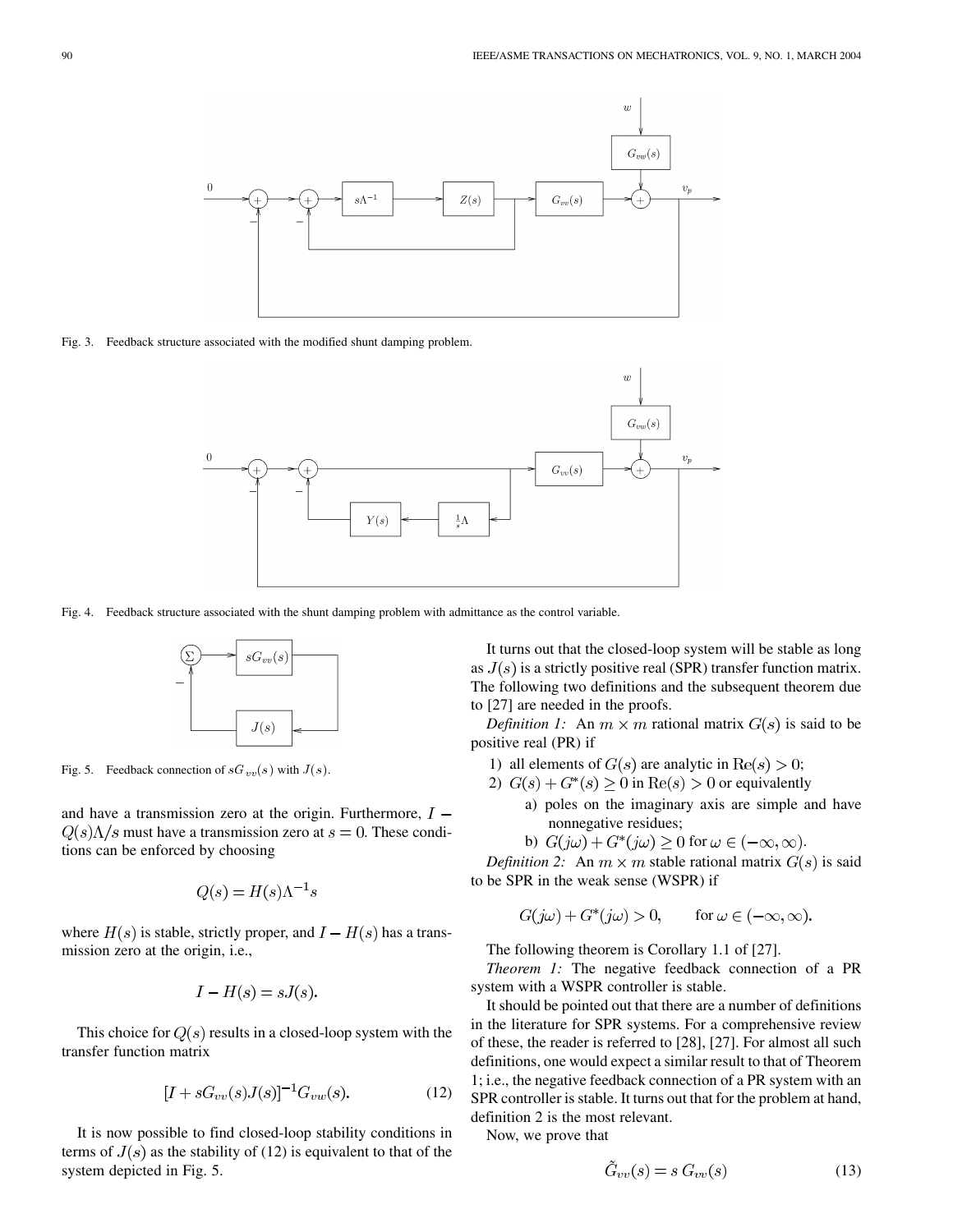is a PR transfer function matrix. It can be noticed from (13) and (5), that all of the poles of  $\tilde{G}_{vv}(s)$  are in the left half of the complex plane; hence, the system is stable. Furthermore, the system has no poles on the  $j\omega$  axis. To prove positive realness of  $\tilde{G}_{vv}(s)$ , we need to establish that  $\tilde{G}_{vv}(j\omega) + \tilde{G}_{vv}^*(j\omega) \geq 0$ for all  $\omega \in (-\infty, \infty)$ .

$$
\tilde{G}_{vv}(j\omega) + \tilde{G}_{vv}^*(j\omega)
$$
\n
$$
= \sum_{k=1}^N \left\{ \frac{j\omega\Psi_k}{\omega_k^2 - \omega^2 + j2\zeta_k\omega_k\omega} + \frac{-j\omega\Psi_k}{\omega_k^2 - \omega^2 + -j2\zeta_k\omega_k\omega} \right\}
$$
\n
$$
= \sum_{k=1}^N \frac{4\zeta_k\omega_k\omega^2\Psi_k}{(\omega_k^2 - \omega^2)^2 + (2\zeta_k\omega_k\omega)^2}
$$
\n
$$
\geq 0 \quad \text{for all } \omega \in (-\infty, \infty)
$$

where the last inequality follows from  $(6)$ .

An implication of the above analysis is that to guarantee the closed-loop stability of the system, it would suffice to choose an admittance

and

$$
Y(s) = J(s)^{-1}(I - sJ(s))\Lambda^{-1}
$$

with  $J(s)$  an WSPR transfer function matrix.

## IV. DECENTRALIZED IMPEDANCE DESIGN

The observation made in Section III enables us to design impedance structures that guarantee closed-loop stability of the shunted system. This section introduces two specific decentralized structures that enforce the above conditions. Furthermore, these decentralized impedances result in effective wideband reduction of vibrations of the base structure.

These admittances are constructed starting from

$$
J_a(s) = \sum_{i=1}^{N} \text{diag}\left(\frac{\alpha_{1i}(s + 2d_{1i}\omega_i)}{s^2 + 2d_{1i}\omega_i s + \omega_i^2}\right)
$$

$$
\frac{\alpha_{2i}(s + 2d_{2i}\omega_i)}{s^2 + 2d_{2i}\omega_i s + \omega_i^2}, \dots,
$$

$$
\frac{\alpha_{mi}(s + 2d_{mi}\omega_i)}{s^2 + 2d_{mi}\omega_i s + \omega_i^2}\right)
$$
(14)

and

$$
J_b(s) = \sum_{i=1}^{N} \text{diag}\left(\frac{\alpha_{1i}s}{s^2 + 2d_{1i}\omega_i s + \omega_i^2}\right)
$$

$$
\frac{\alpha_{2i}s}{s^2 + 2d_{2i}\omega_i s + \omega_i^2}, \dots,
$$

$$
\frac{\alpha_{mi}s}{s^2 + 2d_{mi}\omega_i s + \omega_i^2}\right)
$$
(15)

where, in both cases

$$
\alpha_{qi} \ge 0
$$
,  $i = 1, 2..., N$ ;  $q = 1, 2,..., m$ . (16)

and

and 
$$
\sum_{i=1}^{N} \alpha_{qi} = 1, \qquad q = 1, 2, ..., m.
$$
 (17)

It can be verified that both  $J_a(s)$  and  $J_b(s)$  are strictly proper WSPR systems. That is  $J_a(j\omega) + J_a(j\omega)^* > 0$  and  $J_b(j\omega)$  +  $J_b(j\omega)^* > 0$  for all  $\omega \in (-\infty, \infty)$ . Hence, the resulting admittances will guarantee closed-loop stability of the system.

Corresponding to  $J_a(s)$  and  $J_b(s)$ , the expressions for  $Y_a(s)$ and  $Y_b(s)$  can be determined as

$$
Y_a(s) = \text{diag}\left(\frac{\sum_{i=1}^{N} \frac{\alpha_{1i}\omega_i^2}{s^2 + 2d_{1i}\omega_i s + \omega_i^2}}{1 - \sum_{i=1}^{N} \frac{\alpha_{1i}\omega_i^2}{s^2 + 2d_{1i}\omega_i s + \omega_i^2}}\right)
$$

$$
\frac{\sum_{i=1}^{N} \frac{\alpha_{2i}\omega_i^2}{s^2 + 2d_{2i}\omega_i s + \omega_i^2}}{1 - \sum_{i=1}^{N} \frac{\alpha_{2i}\omega_i^2}{s^2 + 2d_{2i}\omega_i s + \omega_i^2}}, \dots,
$$

$$
\frac{\sum_{i=1}^{N} \frac{\alpha_{mi}\omega_i^2}{s^2 + 2d_{mi}\omega_i s + \omega_i^2}}{1 - \sum_{i=1}^{N} \frac{\alpha_{mi}\omega_i^2}{s^2 + 2d_{mi}\omega_i s + \omega_i^2}}\right) \Lambda^{-1}s \quad (18)
$$

$$
Y_b(s) = \text{diag}\left(\frac{\sum_{i=1}^{N} \frac{\alpha_{1i} (2d_{1i}\omega_i s + \omega_i^2)}{s^2 + 2d_{1i}\omega_i s + \omega_i^2}}{1 - \sum_{i=1}^{N} \frac{\alpha_{1i} (2d_{1i}\omega_i s + \omega_i^2)}{s^2 + 2d_{1i}\omega_i s + \omega_i^2}}\right)
$$

$$
\frac{\sum_{i=1}^{N} \frac{\alpha_{2i} (2d_{2i}\omega_i s + \omega_i^2)}{s^2 + 2d_{2i}\omega_i s + \omega_i^2}}{1 - \sum_{i=1}^{N} \frac{\alpha_{2i} (2d_{2i}\omega_i s + \omega_i^2)}{s^2 + 2d_{2i}\omega_i s + \omega_i^2}}, \dots,
$$

$$
\frac{\sum_{i=1}^{N} \frac{\alpha_{mi} (2d_{mi}\omega_i s + \omega_i^2)}{s^2 + 2d_{mi}\omega_i s + \omega_i^2}}{1 - \sum_{i=1}^{N} \frac{\alpha_{mi} (2d_{mi}\omega_i s + \omega_i^2)}{s^2 + 2d_{mi}\omega_i s + \omega_i^2}}\right) \Lambda^{-1}s. (19)
$$

One of the interesting properties of the above admittance transfer functions is that over a specific bandwidth, one has the option of choosing to control only those modes that are of importance. This is reflected in the constraint on parameters  $\alpha_{qi}$  in (16). This is in contrast to control-design methodologies such as LQG and  $\mathcal{H}_{\infty}$ , where the controller tends to have equal dimension to that of the system that is being controlled.

A further property of the controllers  $Y_a$  and  $Y_b$  is that in the presence of out of bandwidth modes of the base structure, they do not cause instabilities. The spillover effect [\[29](#page-11-0)] and [\[30](#page-11-0)] is a serious cause of concern in control design for flexible structures. Often, a feedback controller is designed using a model of the structure that contains a limited number of modes. Once the controller is implemented on the full order system, the presence of uncontrolled high-frequency modes may destabilize the closed-loop system, or severely deteriorate the performance. Considering the discussion in Section III, it should be clear that such a problem can not happen if the above procedure is followed. Stability of the shunted system with the above class of shunts is guaranteed. Furthermore, due to their highly localized nature, these shunts have the additional property that their effect on the out of bandwidth modes of the system is minimal, hence minimizing the spillover effect.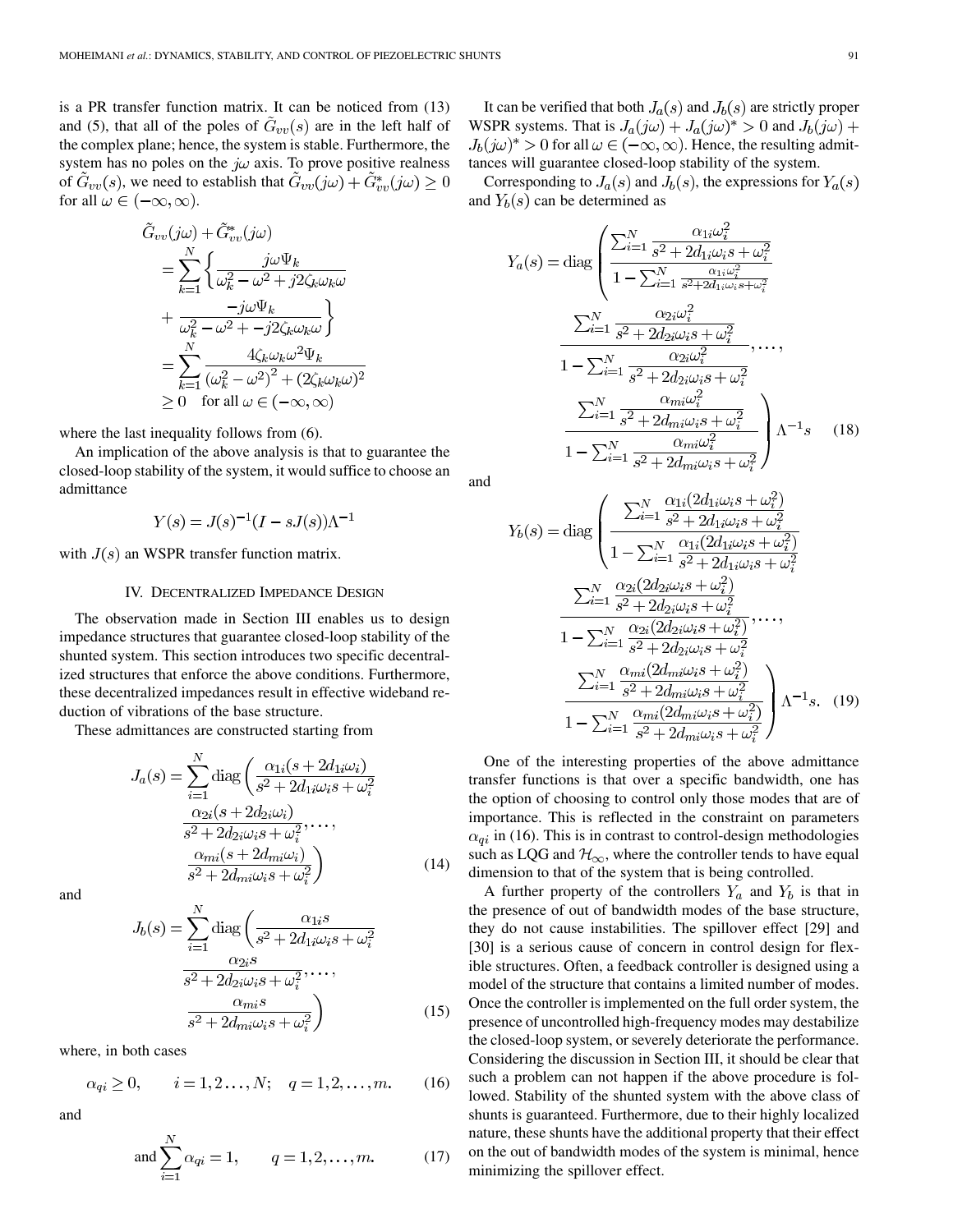

Fig. 6. Experimental beam apparatus.

Now, it is straightforward, but tedious, to verify that both  $Y_a(s)$  and  $Y_b(s)$  are SPR transfer functions. Therefore, they can be realized by passive circuit components; i.e., resistors, inductors, and capacitors. Given that both  $Y_a(s)$  and  $Y_b(s)$  have decentralized structures, effectively, each piezoelectric transducer is shunted by an independent admittance. However, it is not clear how such a network may be obtained as standard synthesis techniques result in realizations that require Gyrators and op-amps. To this end, it should be pointed out that even if passive realizations for (18) and (19) are found, in practice, such an implementation is likely to be impractical. Given that often low-frequency modes of a structure are targeted for shunt damping, the required inductors may be excessively large, in the order of several hundred to several thousand henries. A practical way of implementing  $Y_a$  and  $Y_b$  is to use the synthetic admittance circuit as described in [\[31](#page-11-0)], [\[19](#page-11-0)] or the alternative, and more effective method explained in Section V-C.

### V. EXPERIMENTAL RESULTS

To validate the proposed concepts, experiments were carried out on a piezoelectric laminated beam at the Laboratory for Dynamics and Control of Smart Structures,<sup>1</sup> at the University of Newcastle.

### *A. Experimental Setup*

The test structure is a uniform aluminum beam with rectangular cross section and experimentally pinned boundary conditions. Two pairs of collocated piezoelectric patches are attached symmetrically to either side of the structure as shown in Figs. 6 and 7. Piezoelectric transducers used in our experiments are PIC1512 piezoelectric patches. Details of the beam and PIC151 piezoelectric patches are listed in Tables I and II.

The first pair of piezoelectric patches is placed close to one of the pinned ends of the beam, while the other pair is closer to the beam's center. Mode shapes of a simply-supported beam are sinusoidal functions [\[21](#page-11-0)]. Consequently, the first pair will be more effective in controlling the first vibration mode of the beam, while the second mode is better controlled by the second pair. One of the main advantages of multivariable shunt damping, as evident from this application, is that if one transducer does not

1http://rumi.newcastle.edu.au/

2These patches are manufactured by *Polytec PI Ceramics.*



Fig. 7. Beam apparatus.

TABLE I PARAMETERS OF THE SIMPLY-SUPPORTED BEAM

| Name             | <b>Symbol</b>      | Unit                     |  |
|------------------|--------------------|--------------------------|--|
| Length           |                    | $0.6\;m$                 |  |
| Width            | $\boldsymbol{w}$   | 0.025 m                  |  |
| Thickness        | h                  | $0.004 \; m$             |  |
| Young's modulus  | E                  | $65 \times 10^9 \ N/m^2$ |  |
| Poisson's ratio  | $\boldsymbol{\nu}$ | 0.3                      |  |
| Mass / unit area |                    | 10.6 $kg/m^2$            |  |

TABLE II PIC151 PIEZOELECTRIC PATCH PARAMETERS

| Name                                  | <b>Symbol</b> | Unit                                     |  |
|---------------------------------------|---------------|------------------------------------------|--|
| Location $x$ -direction               | $x_1$         | 0.050 m                                  |  |
| Location $x$ -direction               | $x_2$         | 0.240 m                                  |  |
| Length                                | $L_p$         | 0.0724 m                                 |  |
| Thickness                             | $h_p$         | 0.00191 m                                |  |
| Width                                 | $w_p$         | $0.025$ $m$                              |  |
| Capacitance                           | $C_p$         | $471 \times 10^{-9} F$                   |  |
| Young's modulus                       | $E_p$         | $62 \times 10^9 \ N/m^2$                 |  |
| Poisson's ratio                       | $\nu_p$       | 0.3                                      |  |
| Strain Constant                       | $d_{31}$      | $-320 \times 10^{-12} \frac{m}{V}$       |  |
| Electromechanical coupling factor     | $k_{31}$      | 0.44                                     |  |
| Stress constant / voltage coefficient | $g_{31}$      | $-9.5 \times 10^{-3}$ V $\overline{m/N}$ |  |

offer enough authority over a specific mode, another transducer may enable the designer to control that mode more effectively.

# *B. System Identification*

The first step in the analysis involves procuring a model for the transfer function matrix  $G_{vv}(s)$ . This will allow us to simulate the effect of an attached piezoelectric shunt on the transfer function from the applied actuator voltages  $V_{\text{in}}(s)$ , to the generated piezoelectric shunt layer voltages  $V_p(s)$ . These variables are internal and cannot be measured directly whilst an impedance is attached to the shunting layer. We will also consider the transfer function from the applied actuator voltages  $V_{\text{in}}(s)$ , to the structural deflection at a point  $D(x, s)$ . This point is chosen such that the first three modes of the beam are observable at that location. In the case where there are two actuators and two sensors, we require a model with two inputs and three outputs

$$
\begin{bmatrix} V_p(s) \\ D(x,s) \end{bmatrix} = G_p(s) V_{\text{in}}(s)
$$
\n(20)

where  $G_p(j\omega) \in \mathbb{C}^{3 \times 2}$  is the open-loop plant transfer function matrix.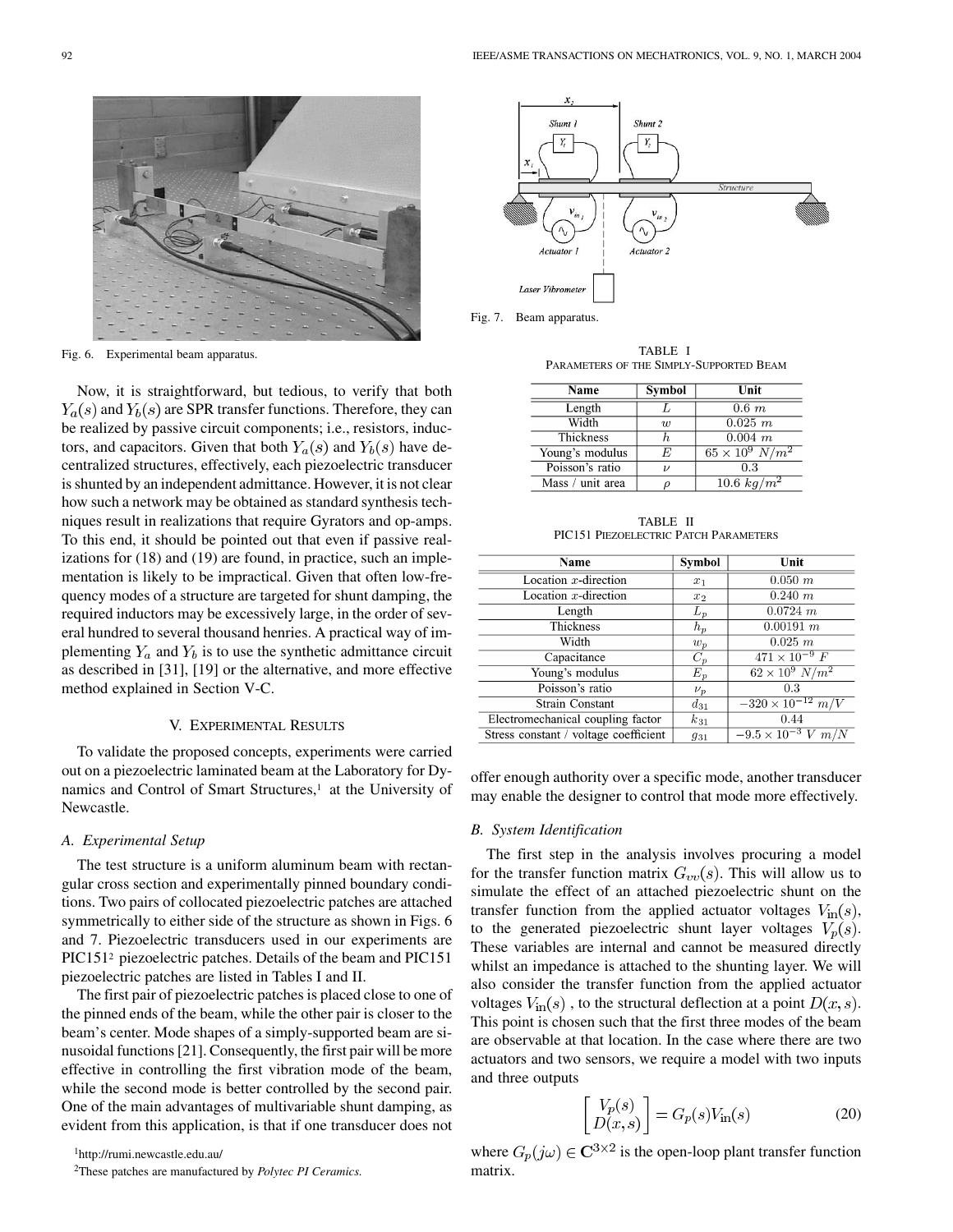

displacement is measured in meters.

Modeling of piezoelectric laminate structures is generally accomplished in the literature by means of either analytic modeling, finite element analysis, or system identification. Analytic modeling, typically involving the assumed modes approach [\[21](#page-11-0)], requires distinct models for both structural dynamics and piezoelectric transducers [\[32](#page-11-0)]. Detailed information relating to the structural and piezoelectric physical properties is required. Practical application typically involves the use of experimental data and nonlinear optimization to identify unknown parameters such as resonance frequencies, piezoelectric coupling coefficients, and modal amplitudes. Another popular technique is that of the FE analysis [\[33\]](#page-11-0). This is an approximate method that results in high order spatially discrete models. If the dynamics of sensors and actuators are known, an integrated model can be cast in state–space form, facilitating design and analysis of passive shunt and feedback control systems [[34\]](#page-11-0). As with the modal analysis procedure, FE models are usually tuned using experimental data [\[35](#page-11-0)].

System identification can be employed to procure a composite structural-piezoelectric model directly from experimental data. Although the field of system identification is extremely diverse [[36\]](#page-11-0), the range of possibilities is significantly reduced if we restrict ourselves to techniques capable of identifying multiple-input–multiple-output systems not requiring an explicit model parameterization or a nonlinear optimization, two rather undesirable traits. The majority of the residue comprises the so-called subspace class of system identification algorithms. Such methods identify state–space models by exploiting geometric properties of the input and output sequences. Methods exist for both time- and frequency-domain data, see [[37\]](#page-11-0) for a summary of time-domain methods. Frequency-domain



Fig. 9. Functionality of the synthetic impedance.

subspace methods have proved extremely effective in identifying high order resonant systems [[24\]](#page-11-0), [[38\]](#page-11-0). In this paper, we employ the algorithm of Van Overschee and De Moor [\[39](#page-11-0)], a continuous-time frequency-domain subspace method<sup>3</sup> to identify a model of the system. Almost all available frequency-domain subspace algorithms will directly identify only discrete-time systems. This may be undesirable (as in our case) if the underlying system is continuous. The inconvenience is tolerated due to practical numerical advantages resulting from working with the orthonormal basis formed by the powers of  $e^{j\omega}$ . The algorithm [\[39](#page-11-0)] avoids the usual problems associated with the ill conditioned basis formed by the powers of  $s$ .

<sup>3</sup>A Matlab implementation of this algorithm is freely available by contacting the corresponding author or by visiting http://rumi.newcastle.edu.au.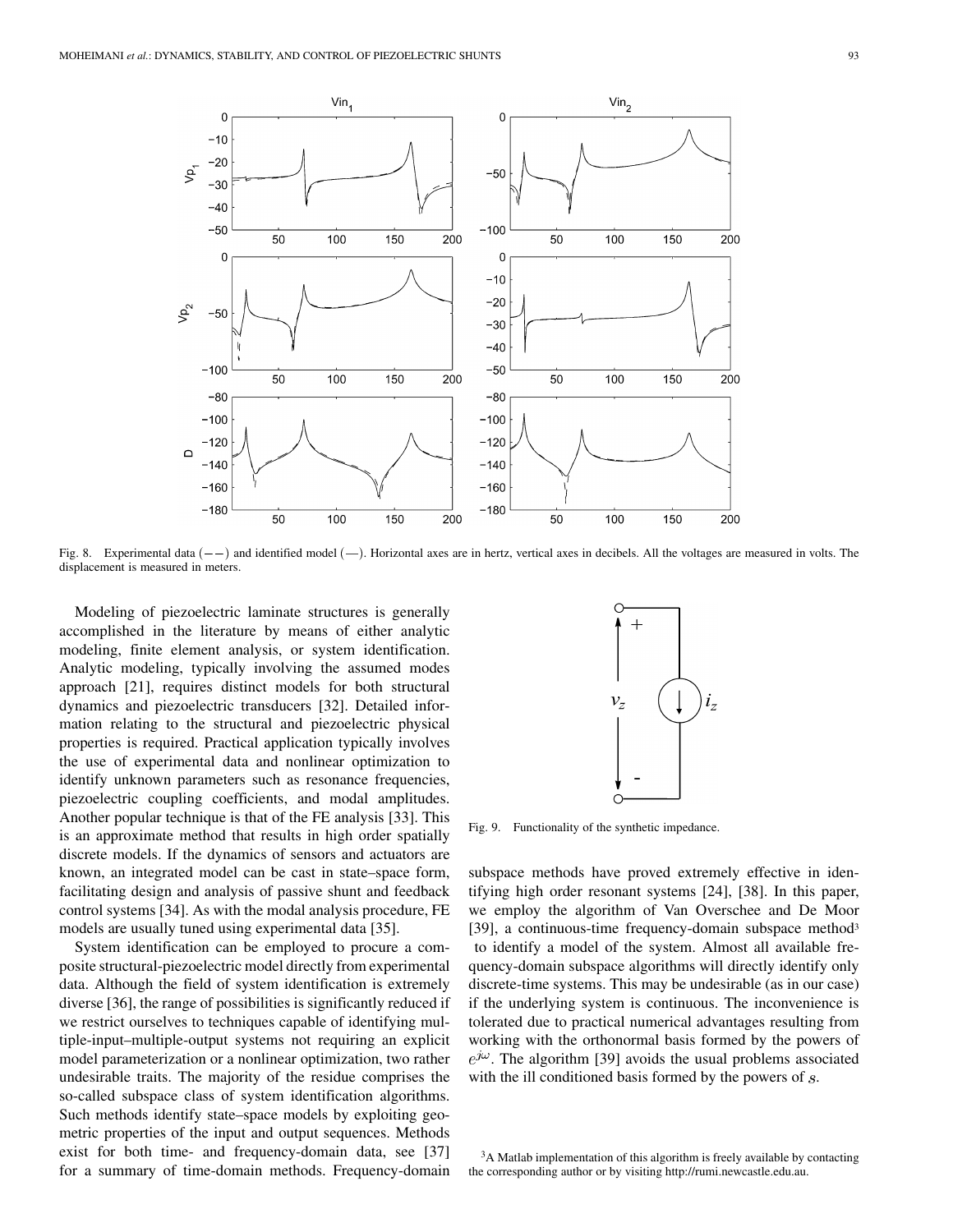

Fig. 10. Compliance controlled high-voltage current amplifier.

## *C. Implementation of a Multiport Synthetic Admittance*

We now discuss the experiment performed to obtain a statespace representation of  $G_p(s)$ . Referring to Fig. 7, a prefiltered periodic chirp was applied to each actuating layer in succession. The resulting open circuit piezoelectric voltages and displacements were recorded using a dSPACE ds1103 rapid prototyping system. The chirp prefiltering was performed by an FIR filter designed to reduce the power of the excitation in bands enclosing the resonance frequencies of the structure. This reduces the dynamic range and "flattens out" the power-spectral density and signal-to-noise ratio versus frequency at the outputs. An estimate for  $G_p(j\omega)$  was then obtained using the empirical transfer function estimate [[36\]](#page-11-0). The magnitude frequency response of  $G_p(j\omega)$  is plotted in Fig. 8. 340 frequency samples from 0 to 200 Hz were used to identify a sixth-order state model for  $G_p(s)$ . The magnitude frequency response of the model is overlain on the experimental data in Fig. 8.

References [[19\]](#page-11-0) and [[31\]](#page-11-0) introduce the *synthetic admittance* as a means for implementation of piezoelectric shunt damping circuits. The functionality is shown in Fig. 9. The voltage controlled current source  $i_z$  is set as the output of a transfer function whose input is the voltage  $v_z$  measured across the terminals, i.e.,  $I_z(s) = Y(s)V_z(s)$ . The resulting impedance as seen from the terminals is  $(1/Y(s))$ .

In this paper, an advanced technique for implementing piezoelectricshuntdampingcircuitsispresented.The *currentfeedback synthetic admittance* (CFSA) allows highly accurate control and instrumentation of the terminal voltage and current. This device is suitable for multiport impedance synthesis, has a wide bandwidth ranging from millihertz to hundreds of kilohertz, and is suitable for high power operation (hundreds of watts continuous). No high-voltage opamps are required in this design.

The overall functionality is similar to that shown in Fig. 9. There are two main components, the current amplifier, and the admittance transfer function. As in [\[19](#page-11-0)], an analog filter or DSP system is used to implement the admittance transfer function. This controls the relationship between the measured terminal voltage and applied current. A discussion on the advantages of using such a technique is provided in [\[40](#page-11-0)].

A simplified circuit diagram of the current amplifier is shown in Fig. 10. The depicted current sources are used for static biasing and can be implemented using a resistor, or for increased open-loop gain and power-supply rejection [[41\]](#page-11-0), a transistor. The symbol  $G$  denotes a standard low-gain differential amplifier.

Neglecting the compliance controller  $C(s)$ , a high-gain negative feedback loop ensures the applied reference voltage  $V_{\text{ref}}$  appears across the sensing resistor  $R_s$ , i.e., the current through the load  $I_L$  is set by  $(V_{\text{ref}}/R_s)$ . To reconfigure the circuit as a charge amplifier, the resistor  $R_s$  is replaced by a capacitor. Charge/current sources have shown promise for driving piezoelectric loads as the function relating charge or current to strain exhibits less nonlinearity than the voltage driven equivalent [\[42](#page-11-0)]. Poor driver performance at low frequencies has limited the practical exploitation of this phenomena. Small but inevitable voltage and current offsets in a charge amplifier have the effect of charging up the load capacitance. Consequently, the uncontrolled output voltage drifts, reducing the compliance range, and eventually clipping the output voltage. In combat, a large parallel resistance is added to reduce the dc magnitude of the load impedance. Depending on the necessary size of the resistor (lower to compensate for larger offset currents), high-pass dynamics are added to the current amplifier, distorting the low-frequency magnitude response and introducing phase delay. Not only is the low-frequency response degraded, but the user may be impervious to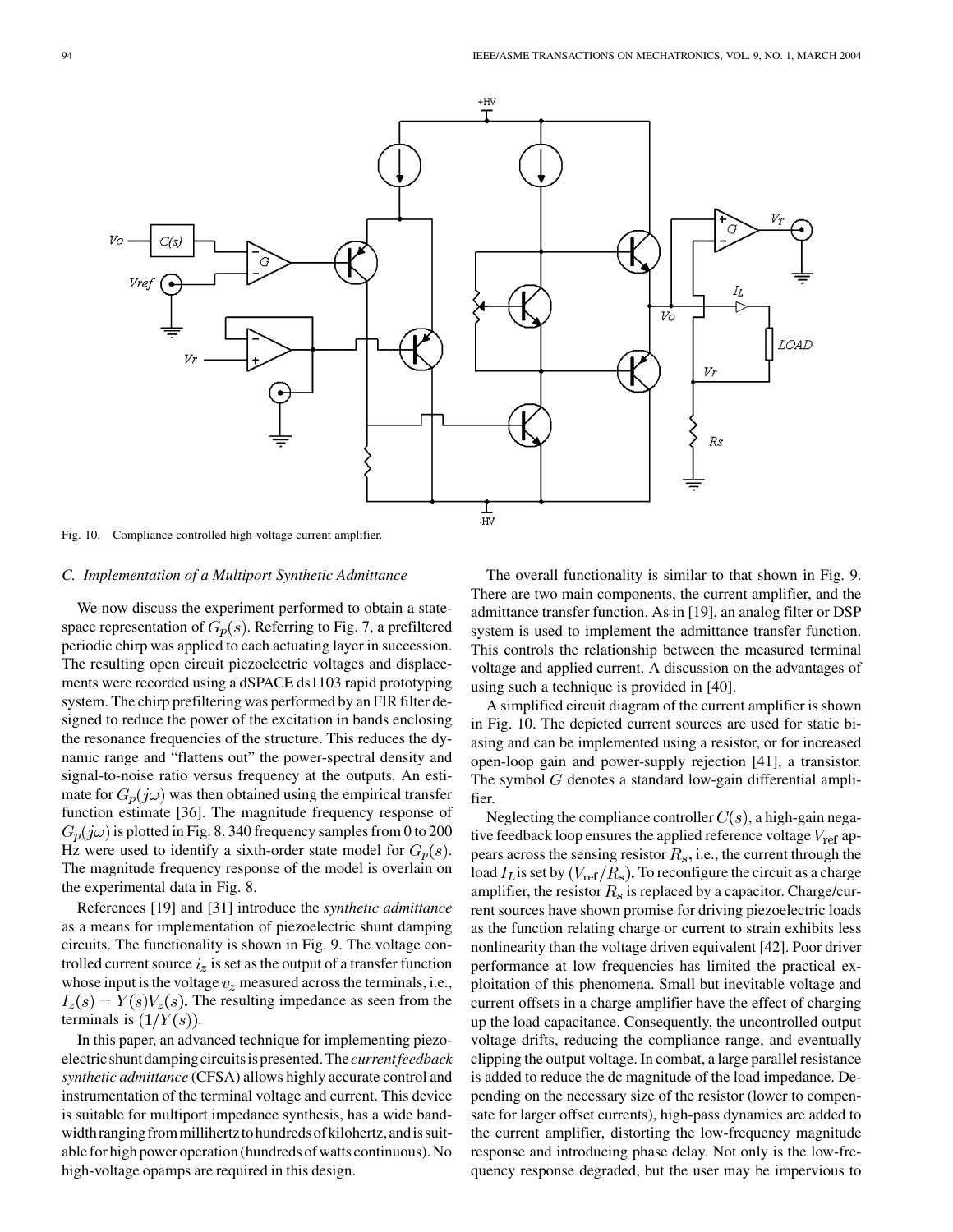

Fig. 11. System diagram of the current feedback synthetic impedance.

the degradation as the measured current is no longer that flowing through the load. By taking a multiobjective control approach, we propose a superior technique to compensate for low-frequency offset currents.

To fully understand the problem, consider the system diagram shown in Fig. 11. A synthetic admittance incorporating a current feedback amplifier (shown in the dashed rectangle) is attached to a load with an internal source  $V_p$ . The diagram relates the dynamics of the admittance transfer function  $Y(s)$ , the compliance controller  $C(s)$ , and the load impedance  $Z_L(s)$  to the terminal voltage  $V_T$ , the compliance voltage  $V_o$ , and the load current  $I_L$ . In analogy to offset current compensation by parallel resistance, choosing  $C(s)$  as a simple attenuator introduces a first order high pass filter into the current amplifier. To our advantage, we are now able to instrument the actual load current. By using a slightly more complicated compliance controller  $C(s)$ , we are able to completely eliminate residual compliance offsets and obtain a low-frequency bandwidth in the millihertz range. A simple attenuating integrator  $C(s) = (1/\alpha s)$  [\[41](#page-11-0)] will completely reject any source of dc offset current in the circuit, e.g., amplifier offsets, offsets in the reference voltage, offsets caused by asymmetric supply voltages, and digital–analog conveter offset errors if the transfer function  $Y(s)$  is implemented using a digital signal processor. Neglecting dielectric loss in the load, the time constant of the system is controlled by the parameter  $\alpha$ . The only penalty for setting an extremely low high-pass cut off is the slow transient response to a step disturbance or at start up. The transient limitation of control systems with integral regulation is well understood and treated in any introductory text on control design. Low-frequency compliance feedback can also be used for electrical prestressing of piezoelectric actuators. Many piezoelectric actuators must only be used in mechanical compression. By adding an offset to the compliance feedback loop, an actuator can be driven by current or charge with a constant dc voltage offset across the load. This has the effect of altering the dc mechanical operating point of the device and making it suitable for bipolar applications such as active vibration control.

A photo of the experimental current amplifier is shown in Fig. 12.

## *D. Implementing the Admittance Transfer Function*

On first inspection, the admittance structures (18) and (19) may appear difficult to implement by means of either analog or digital signal processing. In fact the reverse is true, the transfer function can be represented as a simple block diagram com-



Fig. 12. Experimental current source.



Fig. 13. System diagram of (18) or (19).

TABLE III ADMITTANCE PARAMETERS

|           | Parameter      |       | Value $(Hz)$   |       |
|-----------|----------------|-------|----------------|-------|
|           | $\omega_{1,2}$ |       | 71.7           |       |
|           | $\omega_{1,3}$ |       | 161.6          |       |
|           | $\omega_{2,1}$ |       | 22.14          |       |
|           | $\omega_{2,3}$ |       | 167.9          |       |
|           |                |       |                |       |
| Parameter |                | Value | Parameter      | Value |
| $d_{1,2}$ |                | 0.021 | $\alpha_{1,2}$ | 0.5   |
| $d_{1,3}$ |                | 0.024 | $\alpha_{1,3}$ | 0.5   |
| $d_{2,1}$ |                | 0.025 | $\alpha_{2,1}$ | 0.5   |
| $d_{2,3}$ |                | 0.023 | $\alpha_{2,3}$ | 0.5   |
|           |                |       |                |       |

posed of second order subsystems. Consider the admittance required for a single piezoelectric transducer using the controller

$$
Y_a(s) = \frac{\sum_{i=1}^{N} \frac{\alpha_i \omega_i^2}{s^2 + 2d_i \omega_i s + \omega_i^2}}{1 - \sum_{i=1}^{N} \frac{\alpha_i \omega_i^2}{s^2 + 2d_i \omega_i s + \omega_i^2}} C_p s.
$$
 (21)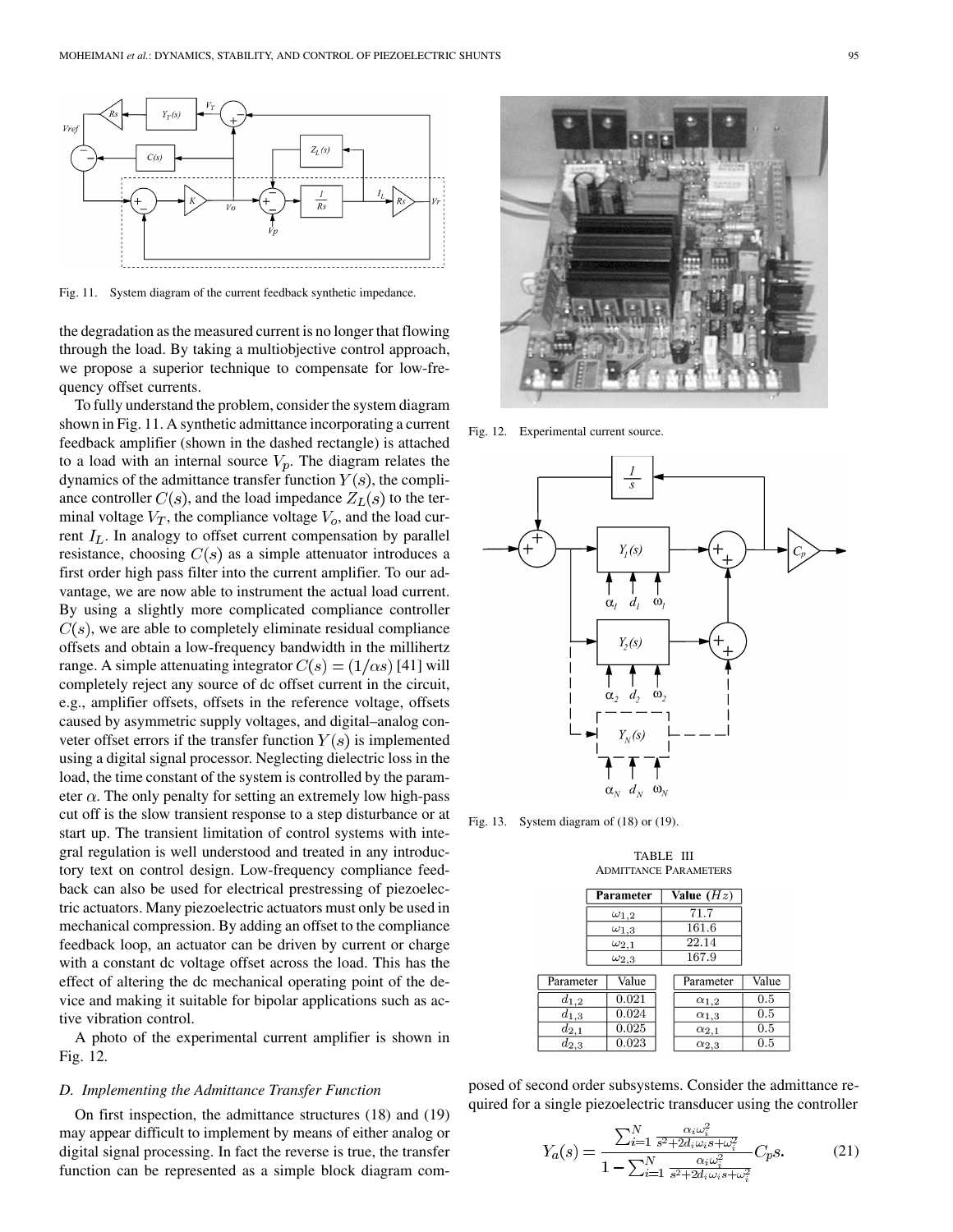

are measured in volts. The displacement is measured in meters.



Fig. 15. Simulated open  $(x)$  and closed-loop  $(*)$  pole locations.



$$
Y_i(s, \alpha_i, d_i, \omega_i) = \frac{y_i}{u} = \frac{\alpha_i \omega_i^2 s}{s^2 + 2d_i \omega_i s + \omega_i^2}
$$
(22)



Fig. 16. (a) Simulated and (b) experimental open-loop  $(--)$  and closed-loop (--) frequency responses from  $V_{\text{in}_1}$  (volts) to the displacement measured at  $x = 0.17$  m in decibels.

where

$$
\begin{aligned}\n\dot{x} &= \begin{bmatrix} 0 & 1 \\
-\omega_i^2 & -2d_i\omega_i^2 \end{bmatrix} x + \begin{bmatrix} 0 \\ 1 \end{bmatrix} u \\
y_i &= \begin{bmatrix} 0 & \alpha_i\omega_i^2 \end{bmatrix} x.\n\end{aligned}
$$
\n(23)

## *E. Results*

In the experiments, one of the actuating piezoelectric transducers was used to disturb the structure. The two transducers on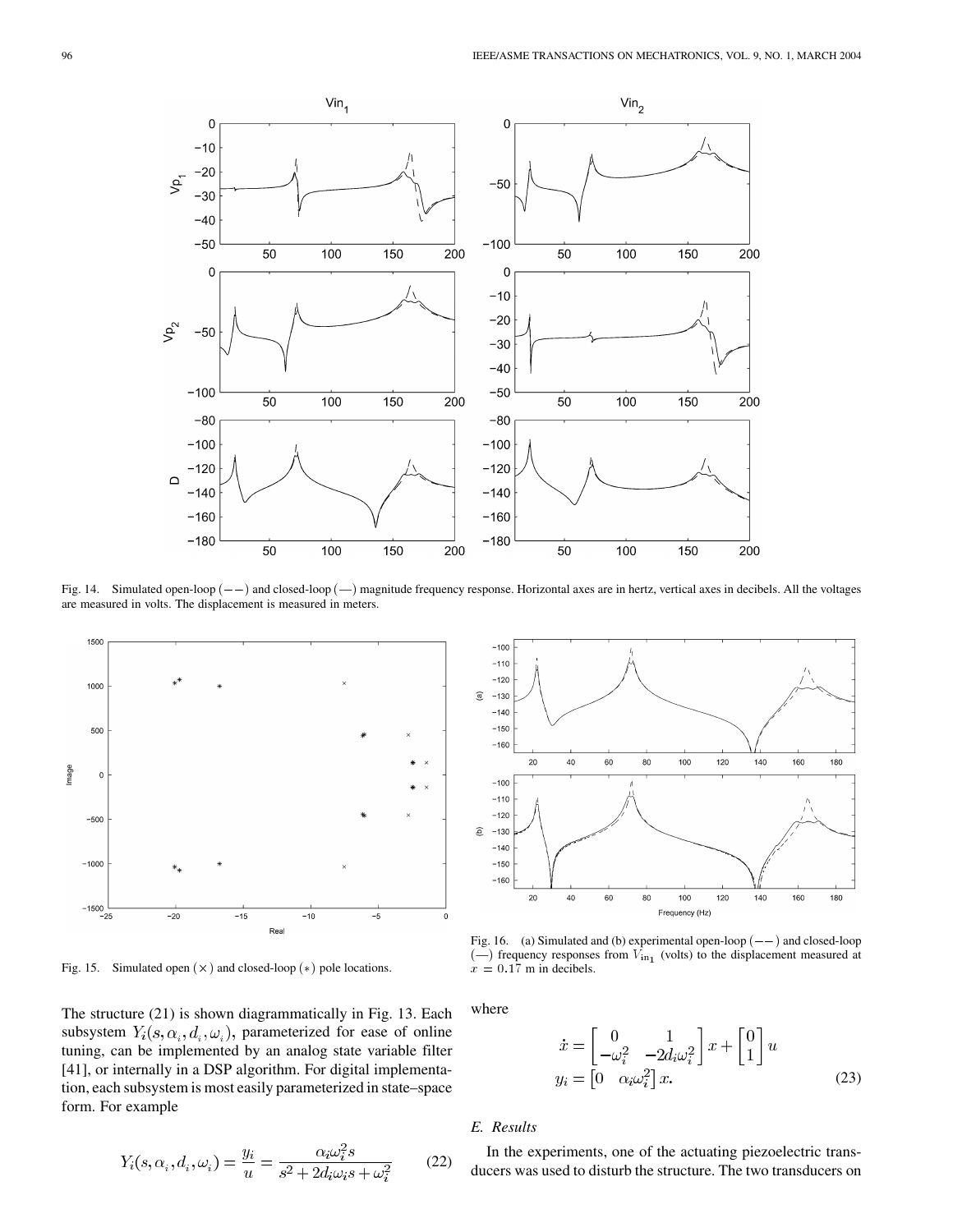

Fig. 17. (a) Open-loop and (b) closed-loop displacement response at  $x = 0.17$  m to a lowpass filtered step input applied to  $V_{\text{in}_1}$ . The displacement is measured in meters.

the other side of the beam were shunted with resonant impedances to attenuate the vibrations generated in the beam. Using the structure  $Y_a(s)$  (18), shunt circuits were applied to both of the piezoelectric transducers. Specifically,  $Y_1(s)$  that was shunted to the first piezoelectric transducer and tuned to control the second and third modes, and  $Y_2(s)$  that was shunted to the second piezoelectric transducer and tuned to control the first and third modes. Admittance parameters are shown in Table III. Parameters  $\alpha_{1,2}, \alpha_{1,3}, \alpha_{2,1}$  and  $\alpha_{2,3}$  are set equal to 0.5 to satisfy condition (17) and to put equal emphasis on every mode. The rest of the parameters are determined via the solution to an optimization problem.

The admittance has a diagonal structure

$$
Y_a(s) = \text{diag}(Y_1(s), Y_2(s))
$$
 (24)

where

$$
\begin{split} &Y_{1}(s)= \\ &\frac{\left(\frac{\alpha_{1,2}\omega_{1,2}^{2}}{s^{2}+2d_{1,2}\omega_{1,2}s+\omega_{1,2}^{2}}+\frac{\alpha_{1,3}\omega_{1,3}^{2}}{s^{2}+2d_{1,3}\omega_{1,3}s+\omega_{1,3}^{2}}\right)}{1-\left(\frac{\alpha_{1,2}\omega_{1,2}^{2}}{s^{2}+2d_{1,2}\omega_{1,2}s+\omega_{1,2}^{2}}+\frac{\alpha_{1,3}\omega_{1,3}^{2}}{s^{2}+2d_{1,3}\omega_{1,3}s+\omega_{1,3}^{2}}\right)}C_{p}s \\ &\text{and} \\ &Y_{2}(s)= \\ &\frac{\left(\frac{\alpha_{2,1}\omega_{1,1}^{2}}{s^{2}+2d_{2,1}\omega_{1,1}s+\omega_{1,1}^{2}}+\frac{\alpha_{2,3}\omega_{1,3}^{2}}{s^{2}+2d_{2,3}\omega_{1,3}s+\omega_{1,3}^{2}}\right)}{1-\left(\frac{\alpha_{2,1}\omega_{1,1}^{2}}{s^{2}+2d_{2,1}\omega_{1,1}s+\omega_{1,1}^{2}}+\frac{\alpha_{2,3}\omega_{1,3}^{2}}{s^{2}+2d_{2,3}\omega_{1,3}s+\omega_{1,3}^{2}}\right)}C_{p}s \end{split}
$$

Fig. 14 compares the simulated frequency response of the unshunted system with that of the shunted system. The figure is associated with a  $2 \times 3$  system whose inputs are the voltages applied to the two actuating piezoelectric patches, and whose outputs are the induced piezoelectric voltages and the displacement measurement at  $x = 0.17$  m. The displacement measurements were obtained using a PSV300 laser scanning vibrometer.

Fig. 15 demonstrates the effect of the proposed admittance structure. It can be observed that by shunting the two piezoelectric patches with the proposed admittances the closed-loop poles of the system have been pushed further into the left half of the complex plane. We notice that both transducers are used to dampen the third mode, while the first two modes are damped using the second, and first transducers respectively. This is due to the location at which the two patches are mounted on the beam. The first patch offers little authority over the first mode of the beam, while the second patch displays a similar lack of authority over the second mode. Both transducers however, are effectively reducing vibration corresponding to the third mode of the structure.

In experiments, variables internal to the piezoelectric transducers are not directly measurable. Therefore, it was not possible to generate experimental results corresponding to all entries of the transfer function matrix displayed in Fig. 14. However, as the displacement could be measured, results were obtained by applying a disturbance voltage to the first piezoelectric transducer and measuring the resulting displacement. The corresponding transfer functions are plotted in Fig. 16. It can be observed that the experimental results closely match the simulations. Experimental results show a considerable attenuation of the resonant peaks; 5 dB for the first mode, 10.5 dB for the second mode, and 14.4 dB for the third mode.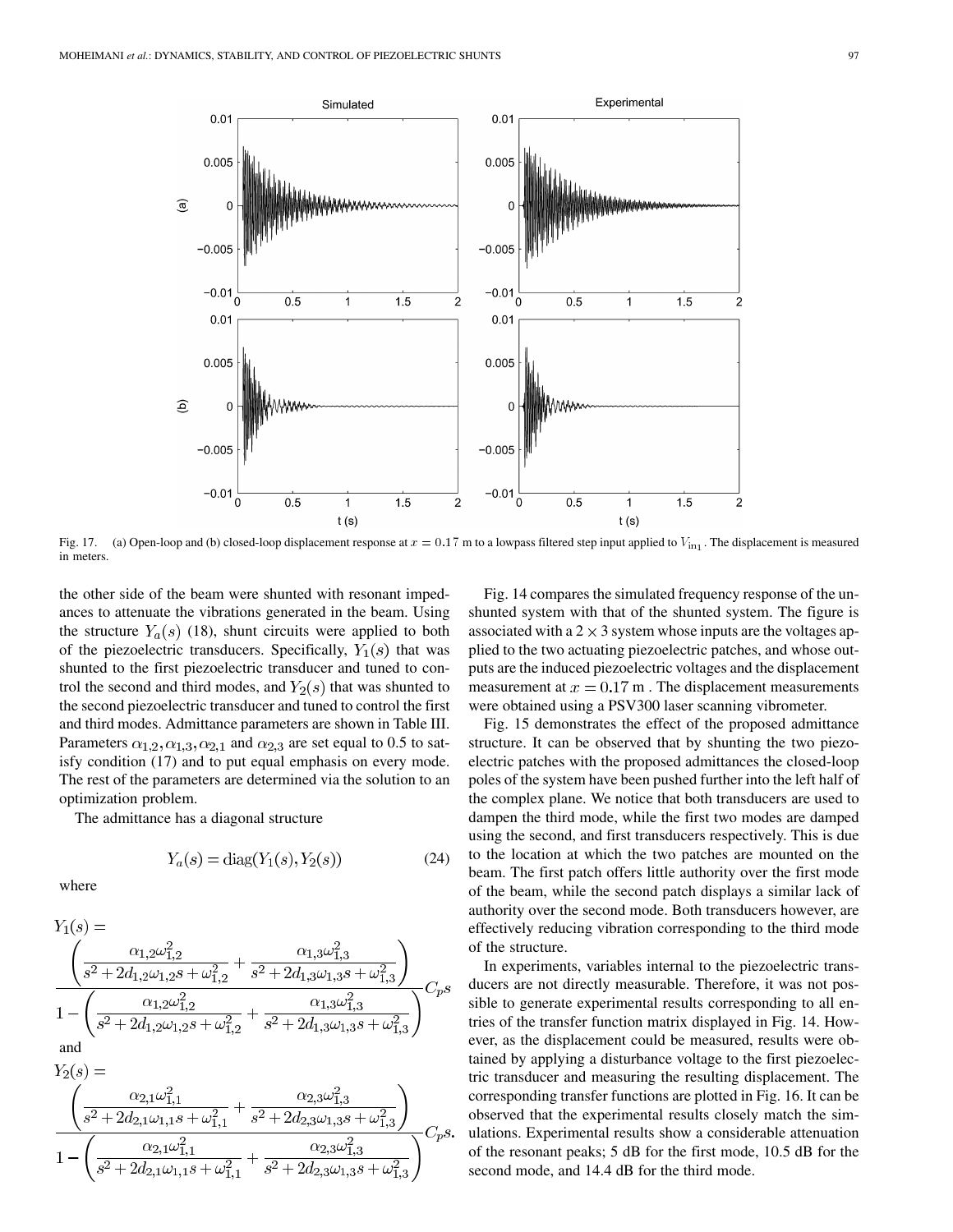<span id="page-11-0"></span>To examine the time-domain performance of the damped system, a 200-Hz low-pass-filtered step was applied to  $V_{in_1}$ . The simulated and experimental displacement responses measured at  $x = 0.17$  m are plotted in Fig. 17. Note that the response is dominated by the first mode of vibration. This is a result of the lower damping achieved for this mode, and the comparatively greater low-frequency Fourier components contained in a step function.

# VI. CONCLUSION

It was demonstrated that the problem of piezoelectric shunt damping with several piezoelectric transducers and a multiinput impedance is equivalent to a feedback control problem for a square plant. The controller itself was shown to be inside an inner feedback loop. A parameterization of stabilizing controllers/electrical shunts was introduced. Two decentralized shunts with favorable damping properties were proposed and their effectiveness in reducing structural vibrations was experimentally verified.

#### **REFERENCES**

- [1] A. Baz and S. Poh, "Performance of an active control system with piezoelectric actuators," *J. Sound Vibr.*, vol. 126, no. 2, pp. 327–343, 1988.
- [2] T. Bailey and J. E. Hubbard, "distributed piezoelectric-polymer active vibration control of a cantilever beam," *J. Guid. Control Dyn.*, vol. 8, no. 5, pp. 605–611, 1985.
- [3] C. C. Sung, V. V. Varadan, X. Q. Bao, and V. K. Varadan, "Active control of torsional vibration using piezoceramic sensors and actuators," in *Proc. AIAA/ASME/ASCE/AHS/ASC 31st Structures Structural Dynamics and Matrials Conf.*, 1990, pp. 2317–2322.
- [4] J. Pan, C. H. Hansen, and S. D. Snyder, "A study of the response of a simply supported beam to excitation by a piezoelectric actuator," in *Proc. Conf. Recent Advances in Active Control of Sound and Vibration*, Blacksburg, VA, 1991, pp. 39–49.
- [5] D. J. Inman and E. Garcia, "Smart structures for vibration suppression," in *Proc. 4th Int. Conf. Recent Advances in Structural Dynamics*, Southampton, U.K., July 15–18, 1991.
- [6] S. S. Ge, T. H. Lee, and J. Q. Gong, "A robust distributed controller of a single-link scara/cartesian smart materials robot," *Mechatron.*, vol. 9, pp. 65–93, 1999.
- [7] N. W. Hagood and A. von Flotow, "Damping of structural vibrations with piezoelectric materials and passive electrical networks," *J. Sound Vibr.*, vol. 146, no. 2, pp. 243–268, 1991.
- [8] S. Y. Wu, "Method for multiple mode shunt damping of structural vibration using a single PZT transducer," in *Proc. SPIE Symp. Smart Structures and Materials—Smart Structures and Intelligent Systems*, Mar. 1998, pp. 159–167.
- [9] J. J. Hollkamp, "Multimodal passive vibration suppression with piezoelectric materials and resonant shunts," *J. Intell. Mater. Syst. Struc.*, vol. 5, 1994.
- [10] S. Behrens and S. O. R. Moheimani, "Current flowing multiple mode piezoelectric shunt dampener," in *Proc. SPIE Symp.Smart Structures and Materials—Damping and Isolation*, vol. 4697, San Diego, CA, 2002, pp. 217–226.
- [11] N. W. Hagood and E. F. Crawley, "Experimetnal investigation of passive enhancement of damping for space structures," *AIAA J. Guid. Navigation Control*, vol. 14, no. 6, pp. 1100–1109, 1991.
- [12] S. Y. Wu, "Multiple PZT transducer implemented with multiple-mode piezoelectric shunt for passive vibration damping," in *Proc. SPIE Symp. Smart Structures and Materials—Passive Damping and Isolation*, Mar. 1999, pp. 112–122.
- [13] S. J. Kim, C. H. Han, and C. Y. Yun, "Improvement of aeroelastic stability of hingeless helicopter rotor blade by passive piezoelectric damping," in *Proc. SPIE Conf. Passive Damping and Isolation*, Newport Beach, CA, Mar. 1999, pp. 131–141.
- [14] E. Bianchini and R. Spangler, "The use of piezoelectric devices to control snowboard vibrations," in *Proc. SPIE Conf. Integrated Systems*, vol. 3329, 1998, pp. 106–114.
- [15] P. Vallone, "High-performance piezo-based self-sensor for structural vibration control," in *Proc. SPIE Conf. Smart Structures and Intelligent Systems*, vol. 2443, 1995, pp. 643–655.
- [16] J. B. Aldrich, N. W. Hagood, A. von Flotow, and D. W. Vos, "Design of passive piezoelectric damping for space structures," in *Proc. SPIE Conf. Smart Structures and Intelligent Systems*, vol. 1917, 1993, pp. 629–705.
- [17] O. Thorp, M. Ruzzene, and A. Baz, "Attenuation and localization of wave propagation in rods with periodic shunted piezoelectric patches," *Smart Mater. Struct.*, no. 10, pp. 979–989, 2001.
- [18] R. H. S. Riodan, "Simulated inductors using differential amplifiers," *Electron. Lett.*, vol. 3, no. 2, pp. 50–51, 1967.
- [19] A. J. Fleming, S. Behrens, and S. O. R. Moheimani, "Optimization and implementation of multimode piezoelectric shunt damping systems," *IEEE/ASME Trans. Mechatron.*, vol. 7, pp. 87–94, Mar. 2002.
- [20] D. Halim and S. O. R. Moheimani, "Spatial resonant control of flexible structures—Application to a piezoelectric laminate beam," *IEEE Trans. Contr. Syst. Technol.*, vol. 9, pp. 37–53, Jan. 2001.
- [21] L. Meirovitch, *Elements of Vibration Analysis*, 2nd ed, Sydney, Australia: McGraw-Hill, 1986.
- [22] P. C. Hughes, "Space structure vibration modes: How many exist? which ones are important?," *IEEE Contr. Syst. Mag.*, vol. 7, pp. 22–28, Feb. 1987.
- [23] T. McKelvey, H. Ackay, and L. Ljung, "Subspace-based multivariable system identification from frequency-response data," *IEEE Trans. Automat. Contr.*, vol. 41, pp. 960–979, July 1996.
- [24] T. McKelvey, A. J. Fleming, and S. O. R. Moheimani, "Subspace-based system identification for an acoustic enclosure," *Tran. ASME Vibr. Acoust.*, vol. 124, no. 3, pp. 414–419, 2002.
- [25] M. Morari and E. Zafiriou, *Robust Process Control*. Englewood Cliffs, NJ: Prentice-Hall, 1989.
- [26] J. M. Maciejowski, *Multivariable Feedback Design*. Reading, MA: Addison-Wesley, 1989.
- [27] S. M. Joshi and S. Gupta, "On a clss of marginally stable positive-real systems," *IEEE Trans. Automat.Contr.*, vol. 41, pp. 152–155, Jan. 1996.
- [28] J. T. Wen, "Time-domain and frequency-domain conditions for strict positive realness," *IEEE Trans. Automat.Contr.*, vol. 33, pp. 988–992, Oct. 1998.
- [29] M. J. Balas, "Active control of flexible systems," *J. Optim. Theory Applicat.*, vol. 25, no. 3, pp. 415–436, 1978.
- [30] -, "Feedback control of flexible systems," IEEE Trans. Automat. *Contr.*, vol. AC-23, pp. 673–679, Apr. 1978.
- [31] A. J. Fleming, S. Behrens, and S. O. R. Moheimani, "Synthetic impedance for implementation of piezoelectric shunt damping circuits," *Electron. Lett.*, vol. 36, no. 18, pp. 1525–1526, 2000.
- [32] C. R. Fuller, S. J. Elliot, and P. A. Nelson, *Active Control of Vibration*. New York: Academic, 1996.
- [33] R. D. Cook, *Finite Element Modeling for Stress Analysis*. New York: Wiley, 1995.
- [34] Y.-H. Lim, V. V. Varadan, and V. K. Varadan, "Closed-loop finite element modeling of active/passive damping in structural vibration control," in *Proc. SPIE Smart Materials and Structures, Mathematics and Control in Smart Structures*, vol. 3039. San Diego, CA, Mar. 1997, pp. 113–124.
- [35] N. M. Maia and J. M. Montalvao de Silva, *Theoretical and Experimental Model Analysis*. Hertfordshire, U.K.: Research Studies Press, 1997.
- [36] L. Ljung, *System Identification: Theory for the Users*. Englewood Cliffs, NJ: Prentice-Hall, 1999.
- [37] M. Viberg, "Subspace-based methods for the identification of linear time invariant systems," *Automatica*, vol. 31, no. 12, pp. 1835–1851, 1995.
- [38] T. McKelvy, H. Akcay, and L. Ljung, "Subspace based multivariable system identification from frequency response data," *IEEE Trans. Automat. Contr.*, vol. 41, pp. 960–978, July 1996.
- [39] P. Van Overschee and B. De Moor, "Continuous-time frequency-domain subspace system identification," *Signal Processing*, vol. 52, pp. 179–194, 1996.
- [40] A. J. Fleming, S. Behrens, and S. O. R. Moheimani. A new approach to piezoelectric shunt damping. presented at Proc. Int. Symp. Smart Structures and Microsystems
- [41] P. Horowitz and W. Hill, *The Art of Electronics*. Cambridge, U.K.: Cambridge Univ. Press, 1980.
- [42] C. Newcomb and I. Flinn, "Improving the linearity of piezoelectric actuators using charge feedback," *Electron. Lett.*, vol. 18, no. 11, pp. 442–444, May 1982.